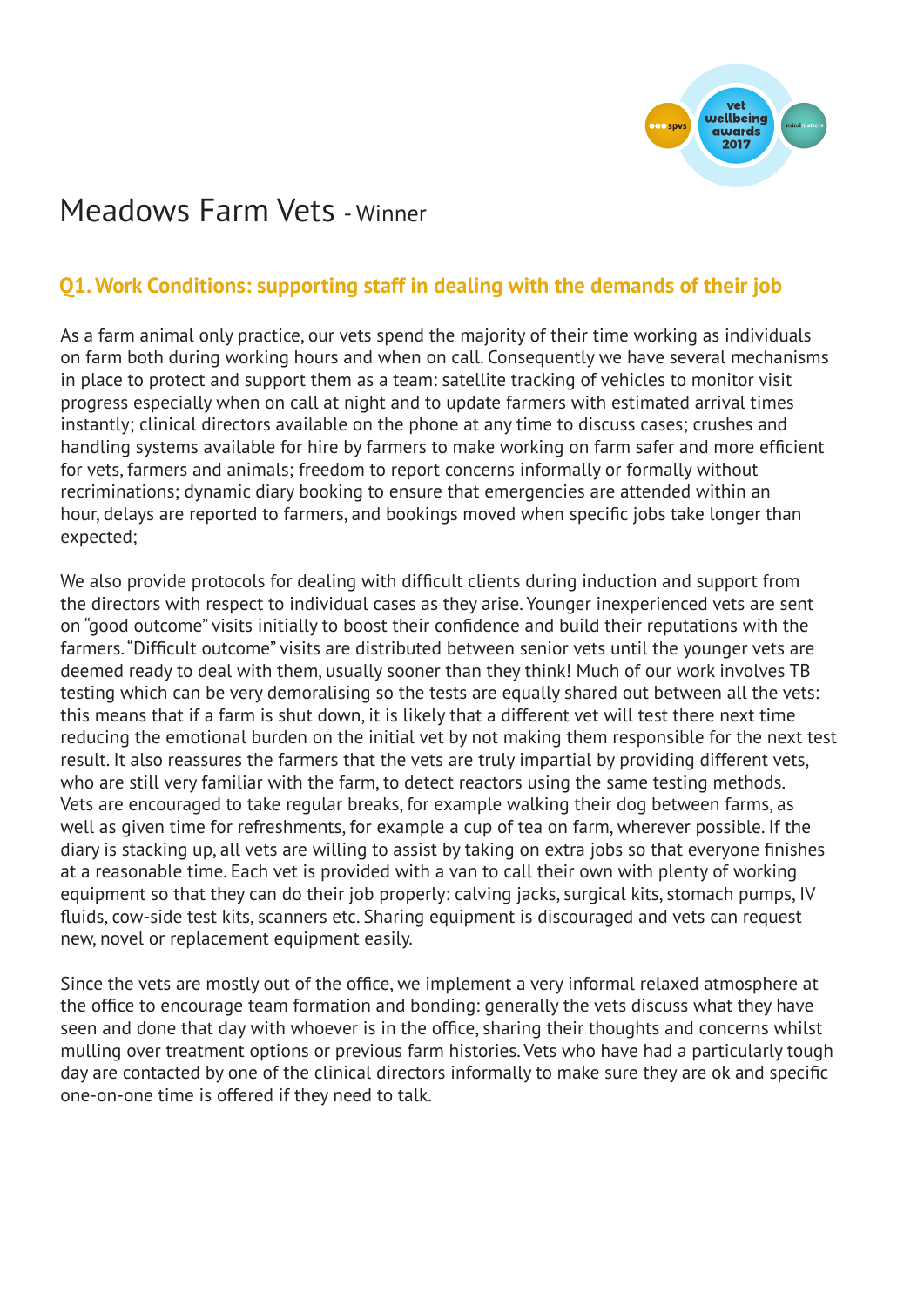#### **Q2. Balanced Workload: supporting work-life balance**

The working day is set from 8am to 5pm (no regular appointments at weekends) so that vets can finish on time and pursue activities outside of work if they are not on call. The on call rota is 1-in-4 (summer) or 1-in-3 (winter) with 2 vets on call at any one time: thus sharing the responsibility and work load during busy periods (lambing & calving in the winter & spring). If the vet has worked a weekend on call, the following Friday is a half day with 1pm finish. The on call rota is set several months in advance so that everyone can plan around it with regards to social commitments. It is very simple to swap on call with colleagues if necessary: just arrange the swap and report it to the clinical director. If the vet on call has had a particularly busy night or weekend, their diary is rearranged to give them the lightest work load. This also applies if they have had an early start on farm. Time off for doctors appointments etc is allocated freely when notice is given so that holiday entitlement is not used up unnecessarily. There is also some leniency for doing household tasks during the day: for example popping to the supermarket or bank during working hours if there are no outstanding visits. All the vets live close to the surgery so that they can nip home for a change of clothes/shower if they have been on a particularly pungent or putrid visit.

It is not always possible to schedule everyone to have lunch at the same time, or even altogether, so vets are encouraged to phone the office when they are taking a break so that the office can manage visits accordingly. At least once a month, lunch is provided at the office either for a staff meeting or pharmaceutical rep visiting to present a "lunch and learn" meeting.

All the staff know that the practice is keen to promote a good and fair work life balance: commitments outside of work are equally supported and encouraged, for example collecting children from nursery, attending church, supporting local groups like Young Farmers or Farmers Club with presentations, engaging in charity work.

Tea and coffee facilities are provided with every member of the team taking a turn to provide baked goods weekly. Vet students are also included in this rota and strongly encouraged to take part in staff meetings and clinical discussions where suitable. There is also the opportunity to use the fishing ponds, sit quietly on the patio area near the koi pond, and walk dogs in the fields around the practice, even if the vet in question has no dog of their own. (Clean) dogs are encouraged in the office and vans to keep the vets company.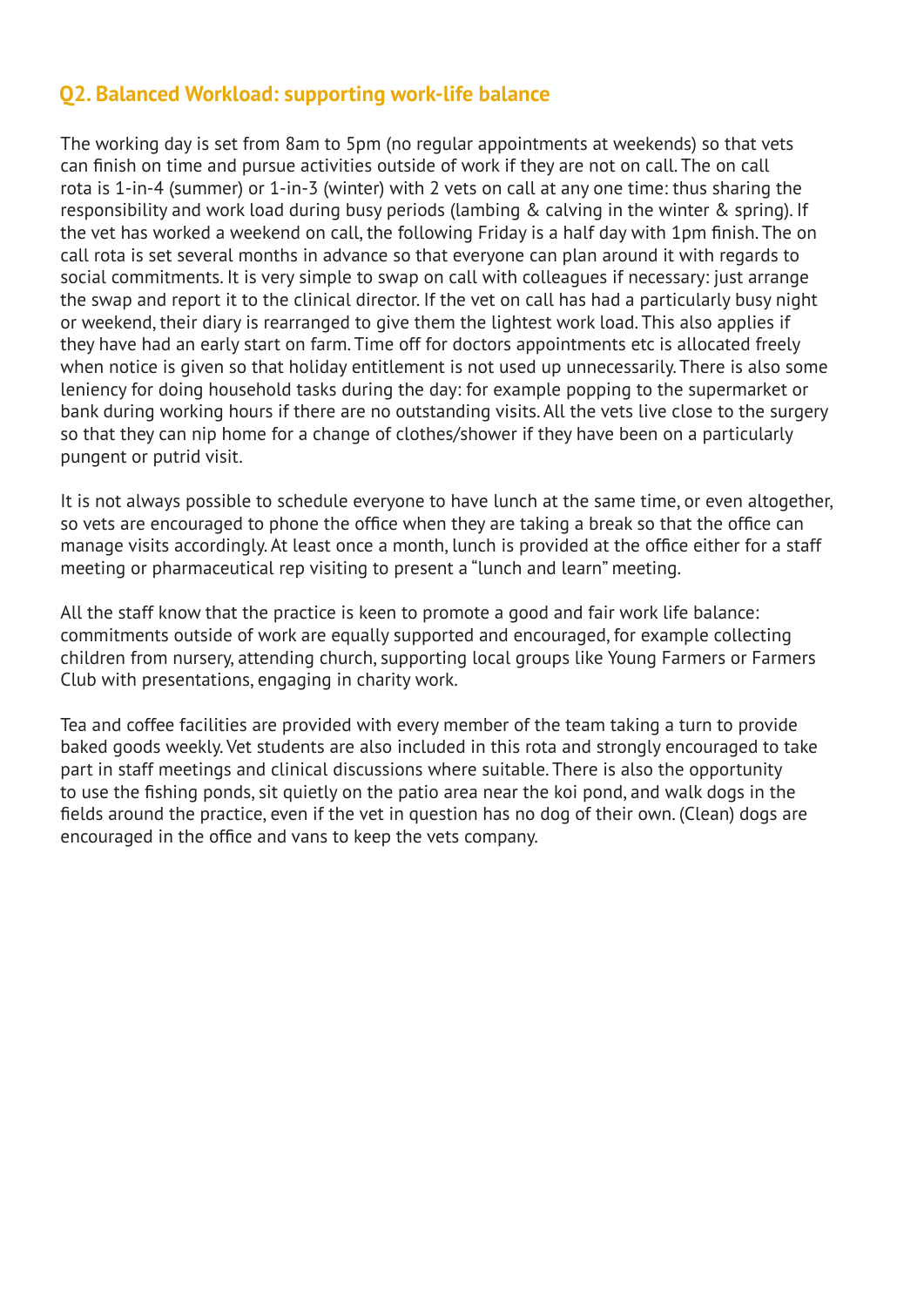### **Q3. Relationships at Work: fostering effective working relationships**

Since the majority of work takes place out of the office and on farm, extra emphasis is placed on making sure that when the vets are in the office, they can discuss cases, build relationships and work as a team. Because we are such a small group, there is a simple hierarchy of directors, clinical director and assistants. The directors are always available either in person or on the phone, and there is a separate office at the rear of the practice where staff members can voice concerns or issues in private.

When problems have been highlighted, the directors take prompt action to address them and if suitable, make sure that the rest of the team is aware of the issue and steps taken in order to prevent history repeating itself.

Candidates applying for employment are carefully interviewed and every member of the team has an opportunity to chat to them and the chance to give feedback or express concern to the directors in confidence. When a particular personality has changed the office atmosphere for the worse, the directors will try to remedy the situation which may in one extreme case, mean helping the person to find alternative work in a more suitable environment. Generally the office environment is very informal and light with a reasonable mix of work and non-work related conversations.

We organise a Christmas party in November, attending a black tie dinner at a local 5 star hotel for the Farmers Club Dinner Dance where many of clients get awarded cups at the annual prize giving. It's really important for our staff to see our farmers successes and we try to publish as many as we can on social media as well as telling the vets so they can pass on congratulations to the farmers on their next visit. Staff also get a hamper or turkey as well as a cash bonus at Christmas. Bonuses are also awarded when the practice has pulled together through a sticky patch.

A large part of the practice is branding and brand awareness: cow print. We support and exhibit at many local agricultural shows which involves the vets setting up and manning our stand. This year, we won Best Tradestand, Most Attractive Agricultural Trade Stand and Best Overall Stand at every show, including the Royal Three Counties Show. These accolades would not be possible without our highly enthusiastic team being on fire all day at the shows, having arrived early in the morning to set up, and usually leaving late at night after packing up (and a quick team drink in the bar).

Every couple of weeks we arrange informal drinks at the local pub for whoever is around and available. Again some of our farmers frequent the same establishment and its good for the practice for farmers to see the vets in less stressful situations.

As part of being accredited under RCVS Practice Standards, we have staff meetings at least once a month or upon request.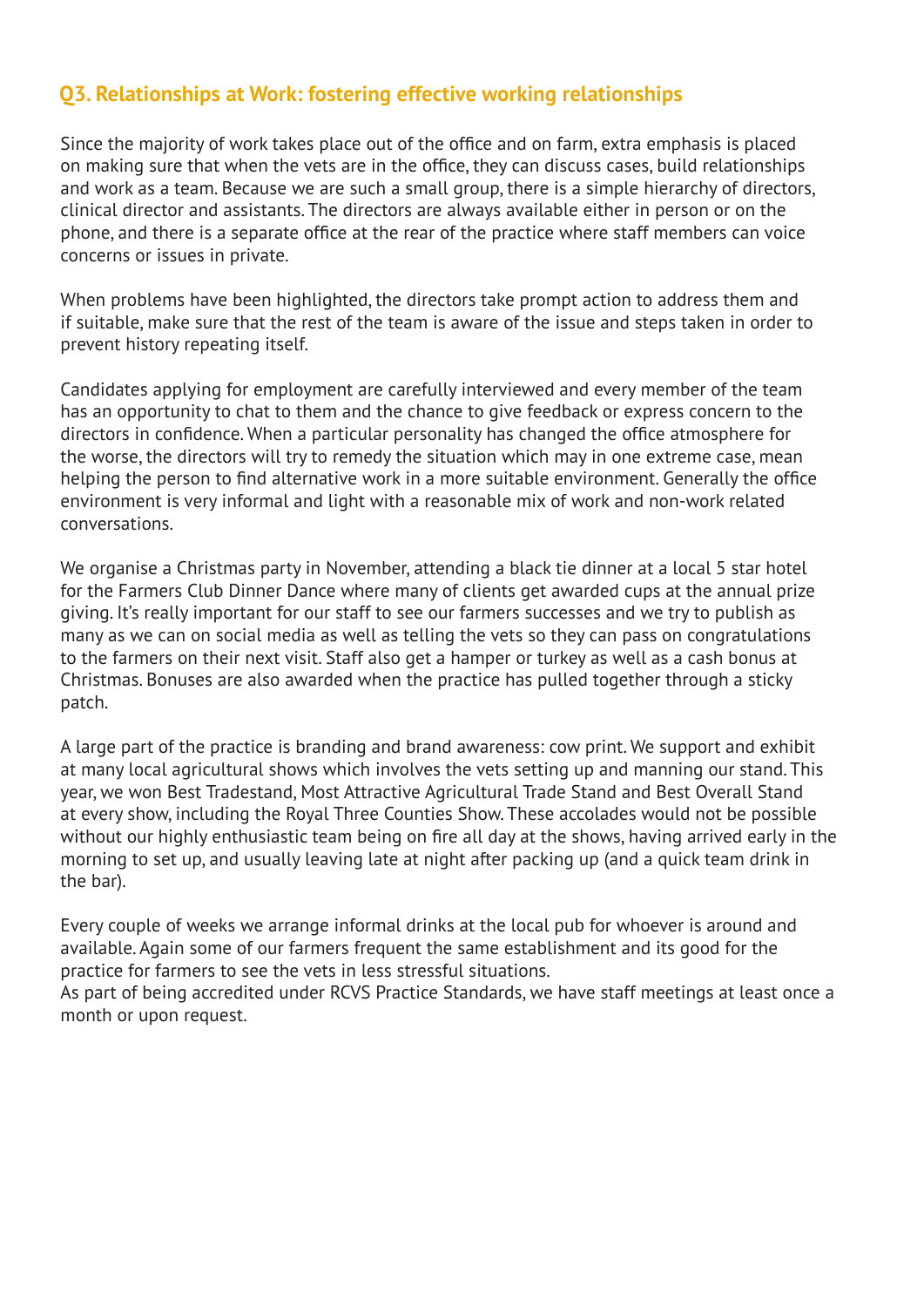## **Q4. Personal & Career Development: enabling staff to work effectively**

Development and support starts on the first day of employment: all staff undergo an induction process using a booklet created by the practice, but commented on and improved by each vet who uses it. All vets are supervised initially to ensure they find their way around and are introduced to farmers with younger vets getting an extended period of support. The most effective way we have found is to get the new vet to shadow as many different vets as possible on "good outcome" visits to build their confidence and reputation. This makes the existing vets value their colleague's progress and be proud of their achievements through teaching. Once working alone, they are also initially sent on "nice" visits to begin with. Occasionally the supervising vet will be found lurking near the farm without the younger vet knowing, so that help can be provided quickly but the appearance of independence is maintained. Support is offered from all colleagues and directors alike. In order to monitor progress, we use a very visual system of a star chart on the office wall: this allows vets to track their own case load, see what other vets have done or achieved proficiency in (decided by the director or supervising vet) and meet the targets set by the directors in terms of learning procedures. It also lets the diary administrator fairly allocate visits and book suitable vets whilst on the phone to the farmer.

As much CPD as possible is organised in-house so that all vets can benefit: for example bull soundness testing. If someone attends an outside course, they present a summary to the rest of the team soon after arriving back so that skills are shared out. Vets can suggest CPD they want to attend and lots of support is given if a certificate is chosen.

All staff have regular formal reviews twice a year with a written report. They are also able to approach the directors at any time to discuss career and personal issues, or give feedback to the directors without fear of recrimination. Exit interviews are performed so that the practice can learn and improve on areas that may not have been previously reported.

Farmers are usually reluctant to give positive or negative feedback directly to the vet at the time of the visit and some wait to contact the director at a later date. All feedback is given back to the vets by the directors, sometimes after careful editing or using constructive comments that may not have featured in the original conversation so that it is useful not damaging to the vet concerned. Particularly negative feedback is always given in private but very positive feedback is given in front of the rest of the office.

Accreditation under RCVS Practice Standards has also provided a robust framework for training and mentoring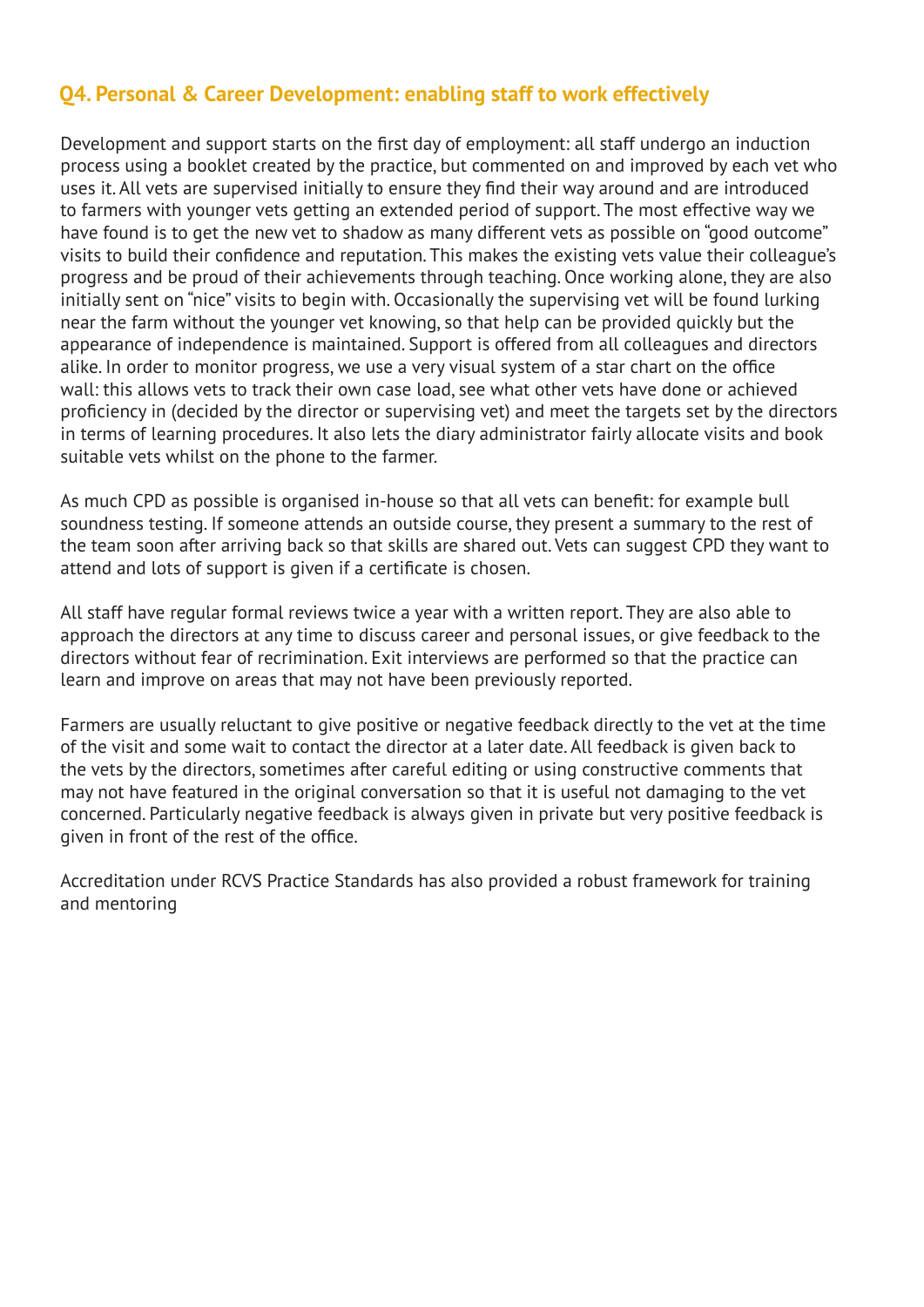#### **Q5. Control at Work: enabling staff to have a say in their work**

The practice was initially set up with a single director who was also principal veterinary surgeon. In recent months, the husband has also joined as a director, as well as continuing their role as practice manager. In essence, the practice is run primarily by a wife and husband team. This has the potential to be very daunting to assistants and so every effort has been taken to make sure that the team can approach either director about any issue at any time.

Regular staff meetings have an agenda set by the directors with plenty of time at the end for any queries or cases raised by the staff. Everyone has an equal say and points are debated fairly and without persecution. The whole practice has the chance to state their position and can approach the director informally after the meeting if they prefer. Together practice policies and protocols are created and adjusted to reflect changes. The director has the ultimate responsibility for enforcing policies and protocols but each vet has clinical freedom within this framework to deal with cases in a non-prescriptive manner. Cases with severely negative outcomes or ones that raise interesting issues are dealt with during Mortality & Morbidity meetings in a no-blame environment: the presenting vet briefly outlines the case and what they did, everyone chips in with suggestions and the director summarises how to move forward and what changes will be made.

Huge emphasis is placed on shared workload: in order to make this fair, there is only diary that everyone works to and visits are generally booked by the admin or vet at the diary desk. However vets can freely phone up and forward book work or request case continuance or even internal second opinions easily. "Good" jobs are equally shared out with "less good" jobs so that no one vet does all the scanning nor all the TB testing.

Each vet has some degree of responsibility: for example, one vet runs the Flock Health Club, another is in charge of the Controlled Drugs cupboard for a set period, another suggests a client meeting and takes responsibility for setting it up, advertising it, running it and staffing it with internal/external speakers. The director makes a point to encourage every vet to do this at least once and is very prompt with assistance and congratulations.

Major changes are discussed at staff meetings, for example regarding the rota or employing new assistants. Everyone's opinion is taken into account but the ultimate decision rests with the director, who will take the opportunity to explain the reasoning behind it and make sure that everyone is on board. The directors listen to all staff requests although not all will be granted.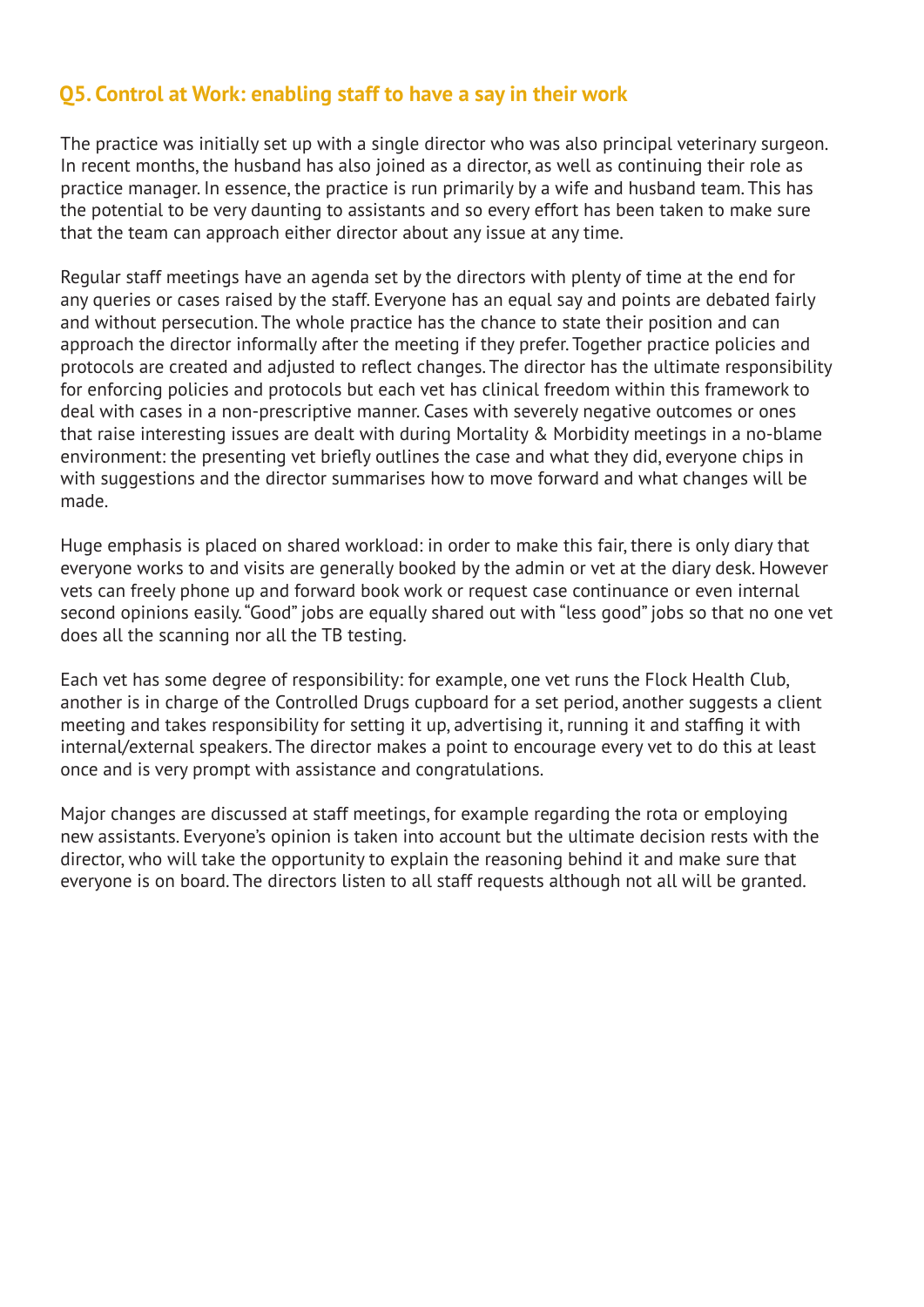## **Q6. Communication at Work**

Undergoing the Practice Standards Scheme in 2012 and again in 2017 made the directors use the framework provided and embellish it to work for the practice. Regular staff meetings with minutes are circulated for everyone to check and comment on, and there is always time at the end of a meeting to bring up cases or concerns.

When staff changes occur, the rest of the team are informed in a timely manner that is sensitive to the person concerned. Inevitably there are periods of demanding work to cover a colleague's absence but the team know that the directors are very grateful for this: through verbal acknowledgement, team meals out and cash/food bonuses.

The aims of the business are summarised in the letter inviting staff to formal reviews and regular updates are given throughout the year of various projects as they arise. Staff are kept informed of the progress of the business, new clients gained, new contracts set up etc.

Having a small communal office space is very conducive to sharing updates about cases and clients. We specifically organise the diary so that all vets have some office time before 5pm to write up notes, return phone calls and manage cases in an informal environment. Typically as each vet returns to the office, they make a cup of tea and chat to whoever is around about what they have seen and done that day. This informal system creates a very lively environment where vets can ask for assistance and discuss issues without creating tension. More sensitive issues can be discussed in private with a director, usually on the same day. The main office is in the same space as reception so that farmers can see the vets and ask questions to get prompt advice. There is usually a vet in the office throughout the day, so they can also respond immediately to farmer queries during phone calls.

The director's office is set back from the main area so that she can get on with the majority of the business of running the practice in the background, whilst still being able to see the main reception and office through a series of windows. This means that the staff can approach her at any time, but she can also create a confidential and private meeting space for sensitive issues. There is a staff noticeboard for information about staff outings, holiday bookings, the on call rota and other non-practice related business. Cards from farmers are also put on this board for all staff to see. New products and interesting articles can be put up here by any member of staff at any time. It is next to the kettle but out of sight of clients.

Regular newsletters are sent out to clients and staff are keenly encouraged to contribute articles or newsworthy items. They are able to submit photos of cases and outcomes for publication on the practice social media accounts, with credit being allocated.